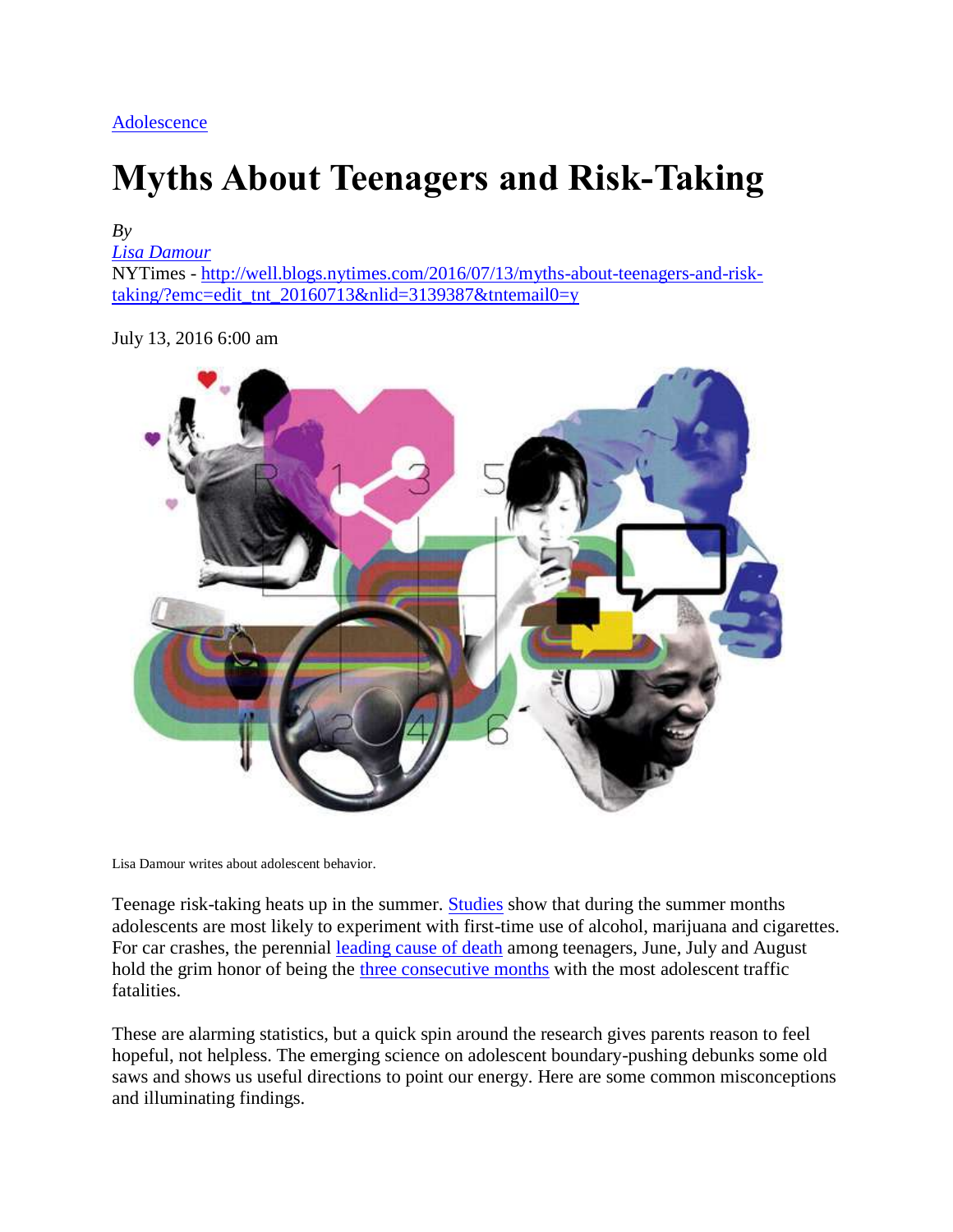### **Myth: We were better**

Adults have long fretted about "kids today," but on the whole our teenagers are much better behaved than we were. A [report published last month](http://www.cdc.gov/healthyyouth/data/yrbs/index.htm) from the Centers for Disease Control and Prevention shows that, compared to adolescents in 1991, today's teenagers are less likely to carry weapons, smoke cigarettes, try alcohol, binge drink or have sex. And they are more likely to wear seatbelts and use condoms.

The report found an increase in marijuana use since 1991, but not a statistically significant one. [Other studies confirm a rise](http://www.sciencedirect.com/science/article/pii/S1054139X15001615) in adolescent pot-smoking, and teenagers face new threats such as ecigarettes and high rates of prescription drug abuse. But we are now raising the tamest cohort of teenagers in decades.

We might want to go so far as to give teenagers credit for this, because how we regard and talk about adolescents matters. [One study](http://link.springer.com/article/10.1007%2Fs10964-005-3206-x) found that parents who took a dim view of teenagers were likely to raise adolescents who ultimately lived down to their parents' expectations. The study's results held up even when the researchers washed out the conduct of older siblings (who might have soured the parents on teenagers) and the behavior of the children in question before they entered adolescence. In other words, low expectations can do harm, while high expectations [have](http://link.springer.com/article/10.1007%2Fs10964-005-3206-x)  [long been linked](http://link.springer.com/article/10.1007%2Fs10964-005-3206-x) to positive outcomes for teenagers.

# **Myth: Teens think they're invincible**

Studies show that adolescents feel [as vulnerable a](https://www.researchgate.net/profile/Baruch_Fischhoff/publication/14755877_Adolescent_Invulnerability/links/54db41a80cf2ba88a68f92f3.pdf)s adults do. In fact, when we ask teenagers to predict the likelihood that they will be jailed or dead before the age of 20, they [grossly](http://www.artisresearch.com/articles/fischhoff_2008_assessing_%20adolescent_decision_making_competence.pdf)  [overestimate](http://www.artisresearch.com/articles/fischhoff_2008_assessing_%20adolescent_decision_making_competence.pdf) the actual probability of such events. Why do adolescents [take so many risks](https://www.researchgate.net/profile/Dustin_Albert/publication/23463848_Age_Differences_in_Sensation_Seeking_and_Impulsivity_as_Indexed_by_Behavior_and_Self-Report_Evidence_for_a_Dual_Systems_Model/links/0f3175374e17714bb9000000.pdf) if they feel so unsafe? Research provides an answer that shouldn't surprise any ex-teenager: For adolescents, the wish to impress their peers often trumps their better judgment.

In a [study demonstrating this](http://facultynh.syr.edu/bjsheeha/Research%20Projects/music%20download%20research/music%20download%20project/articles%20for%20music%20download/GardnerSteinberg.pdf) phenomenon, the psychologists Margo Gardner and Laurence Steinberg compared adolescents and adults as they played a video game that allowed for risky choices. When individuals from each group played by themselves, teenagers were nearly as cautious as adults. When playing in front of people their age, however, the teenagers became reckless, while the adults drove much as they did when alone.

A finding like this helps explain how graduated drivers' licenses have helped to reduce the rate of adolescent car crashes. Laws that [limit the number of passengers](http://jama.jamanetwork.com/article.aspx?articleid=192524) allowed in cars driven by teenagers accord with solid evidence that adolescents make better decisions when they're alone or with an adult than when [they're with friends.](http://www.ncbi.nlm.nih.gov/pmc/articles/PMC3075496/)

What are the takeaways for parents? To start, striking terror into teenagers with dire warnings about their safety may be unnecessary and even counterproductive. Indeed some researchers suggest that teenagers may act rashly, in part, ["because of an exaggerated feeling that they are](https://www.researchgate.net/profile/Waendi_Bruine_de_Bruin/publication/12338627_Teen_expectations_for_significant_life_events/links/0046351a460dc02e6a000000.pdf)  [not going to live.](https://www.researchgate.net/profile/Waendi_Bruine_de_Bruin/publication/12338627_Teen_expectations_for_significant_life_events/links/0046351a460dc02e6a000000.pdf)"